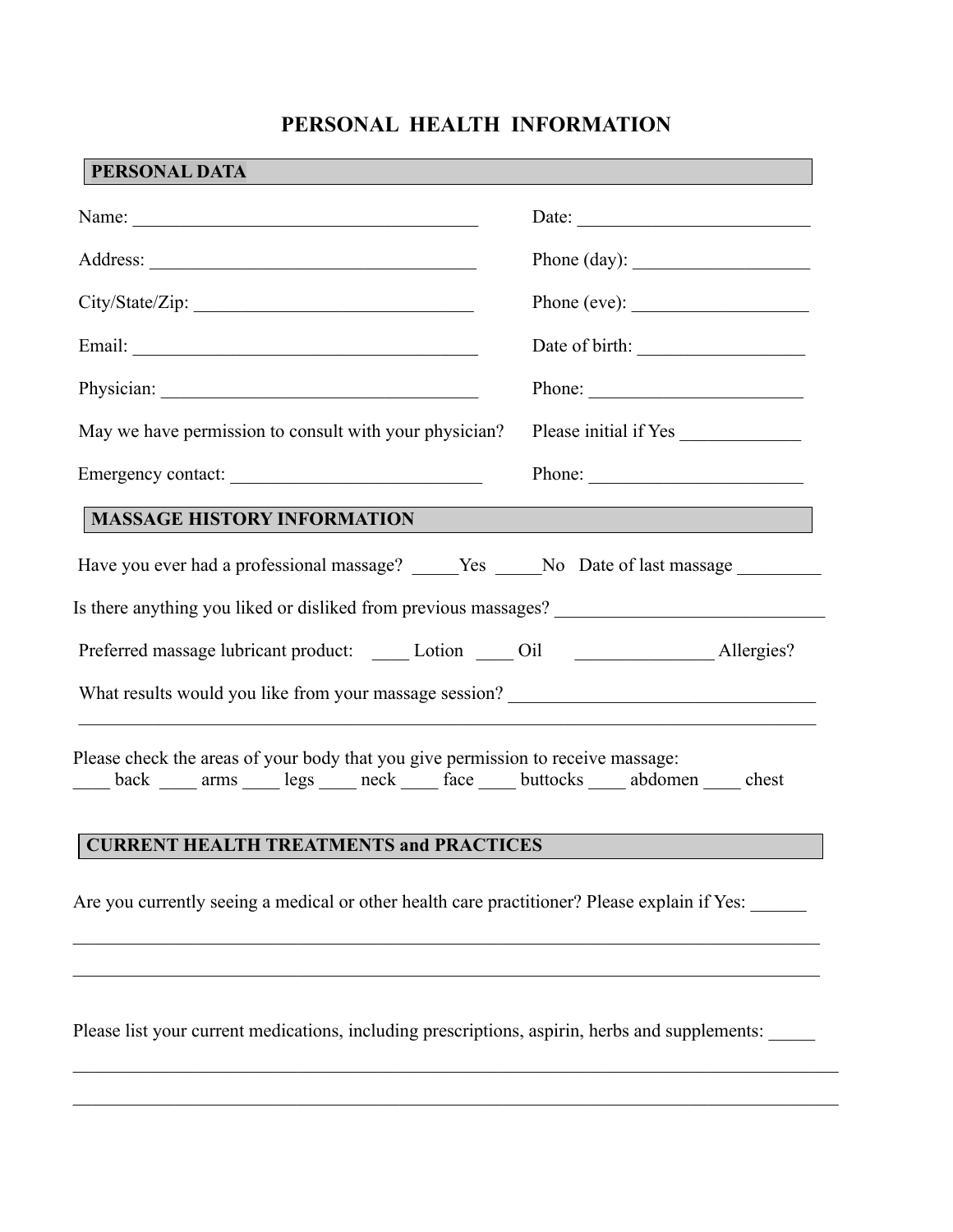Do you attend support group meetings or see a counselor? Please explain if Yes.

Do you exercise or practice stress reduction actitivities? Include frequency.

## **PREVIOUS MEDICAL HISTORY**

If you are or have been affected by any of the following, please comment in the space provided. Indicate whether it a past or present condition:

• Cardiovascular conditions (such as high blood pressure, angina, or stroke):

 $\mathcal{L}_\mathcal{L} = \{ \mathcal{L}_\mathcal{L} = \{ \mathcal{L}_\mathcal{L} = \{ \mathcal{L}_\mathcal{L} = \{ \mathcal{L}_\mathcal{L} = \{ \mathcal{L}_\mathcal{L} = \{ \mathcal{L}_\mathcal{L} = \{ \mathcal{L}_\mathcal{L} = \{ \mathcal{L}_\mathcal{L} = \{ \mathcal{L}_\mathcal{L} = \{ \mathcal{L}_\mathcal{L} = \{ \mathcal{L}_\mathcal{L} = \{ \mathcal{L}_\mathcal{L} = \{ \mathcal{L}_\mathcal{L} = \{ \mathcal{L}_\mathcal{$ 

 $\mathcal{L}_\mathcal{L} = \{ \mathcal{L}_\mathcal{L} = \{ \mathcal{L}_\mathcal{L} = \{ \mathcal{L}_\mathcal{L} = \{ \mathcal{L}_\mathcal{L} = \{ \mathcal{L}_\mathcal{L} = \{ \mathcal{L}_\mathcal{L} = \{ \mathcal{L}_\mathcal{L} = \{ \mathcal{L}_\mathcal{L} = \{ \mathcal{L}_\mathcal{L} = \{ \mathcal{L}_\mathcal{L} = \{ \mathcal{L}_\mathcal{L} = \{ \mathcal{L}_\mathcal{L} = \{ \mathcal{L}_\mathcal{L} = \{ \mathcal{L}_\mathcal{$ 

 $\mathcal{L}_\mathcal{L} = \{ \mathcal{L}_\mathcal{L} = \{ \mathcal{L}_\mathcal{L} = \{ \mathcal{L}_\mathcal{L} = \{ \mathcal{L}_\mathcal{L} = \{ \mathcal{L}_\mathcal{L} = \{ \mathcal{L}_\mathcal{L} = \{ \mathcal{L}_\mathcal{L} = \{ \mathcal{L}_\mathcal{L} = \{ \mathcal{L}_\mathcal{L} = \{ \mathcal{L}_\mathcal{L} = \{ \mathcal{L}_\mathcal{L} = \{ \mathcal{L}_\mathcal{L} = \{ \mathcal{L}_\mathcal{L} = \{ \mathcal{L}_\mathcal{$ 

- Cancer, including the location:
- Liver or kidney conditions:
- Respiratory or lung conditions (such as emphysema or asthma):
- Diabetes:
- Injuries (including accidents):
- Bone or joint conditions (such as arthritis or osteoporosis):
- Digestive conditions (such as IBS, constipation or diarrhea):